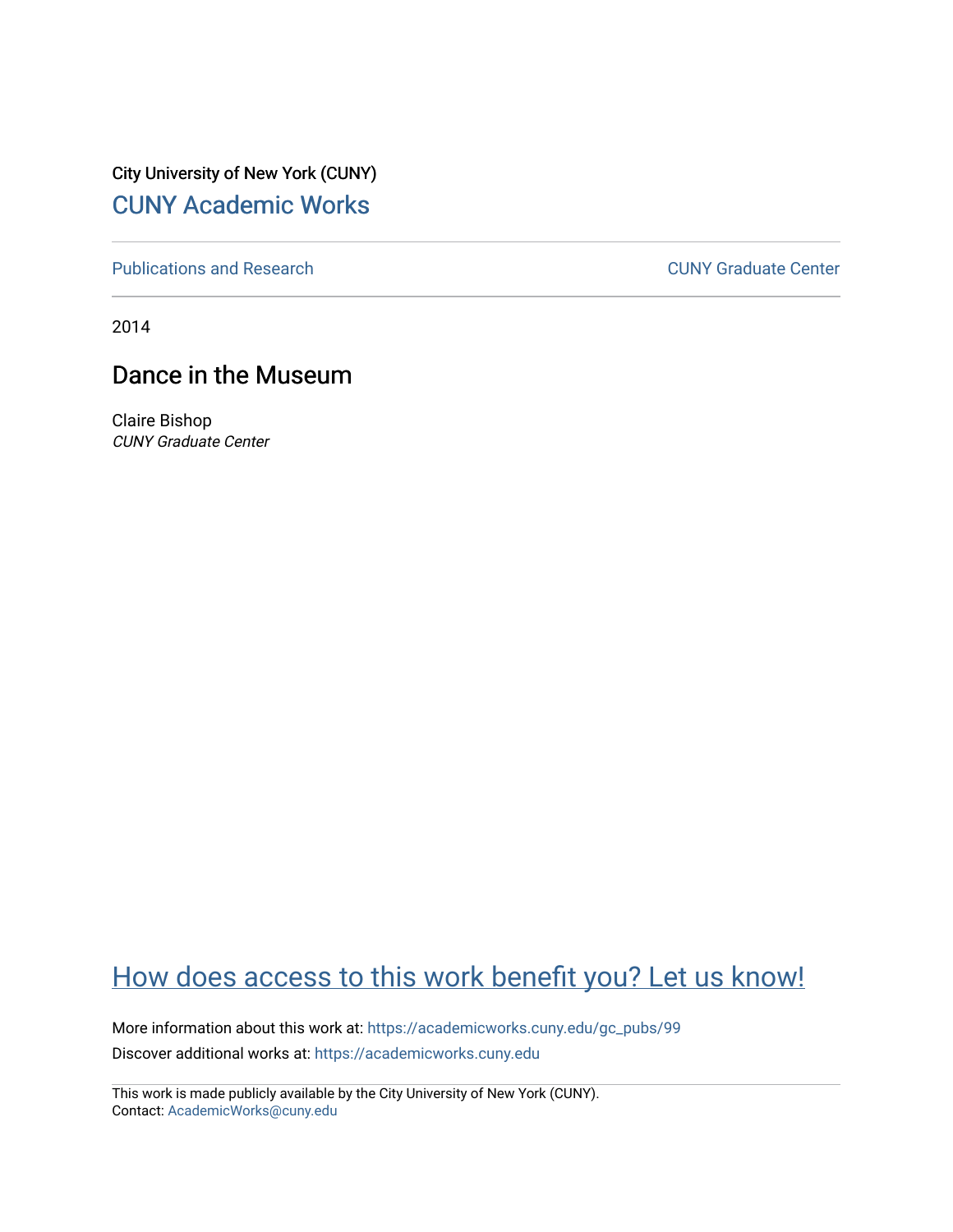

# **PROJECT MUSE®**

# **The Perils and Possibilities of Dance in the Museum: Tate, MoMA, and Whitney**

Claire Bishop

Dance Research Journal, Volume 46, Number 3, December 2014, pp. 62-76 (Article)

Published by Cambridge University Press DOI: 10.1353/drj.2014.0031



 $\rightarrow$  For additional information about this article <http://muse.jhu.edu/journals/drj/summary/v046/46.3.bishop.html>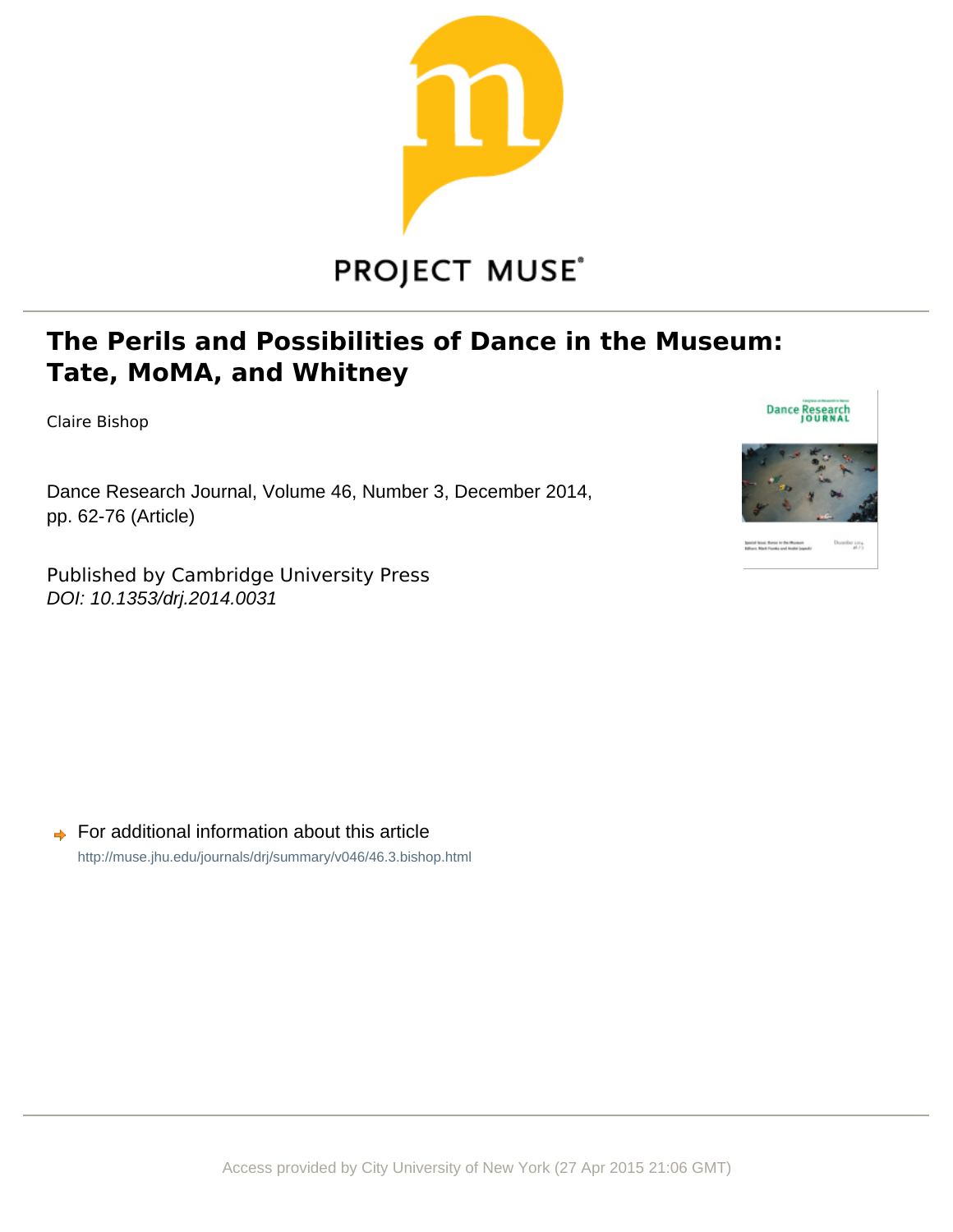# DRJ Articles

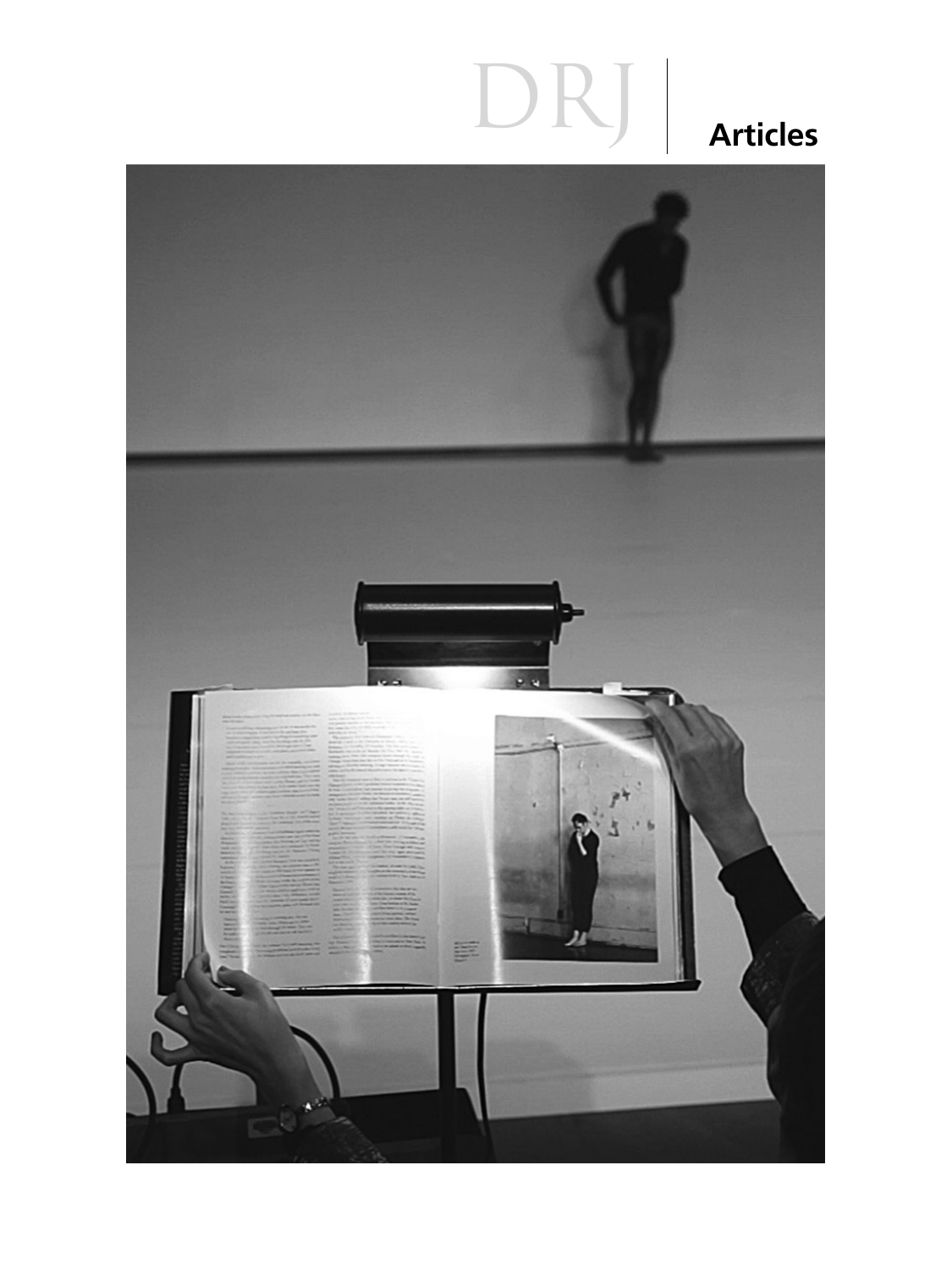### The Perils and Possibilities of Dance in the Museum: Tate, MoMA, and Whitney

Claire Bishop

very few years, a burning topic appears to crop up in almost every single conversation with<br>friends and colleagues invested in performance. Currently, that topic is "dance in the mu-<br>seum"—by which I mean the specific prob friends and colleagues invested in performance. Currently, that topic is "dance in the museum"-by which I mean the specific problem of programming dance in the gallery space rather than in a dedicated black-box theater attached to an art gallery or museum (as found at multidisciplinary arts centers, for example). In the last three or four years, discussions about dance in the museum have decisively taken over from those about re-enactment, which somehow climaxed and fizzled out with Marina Abramović's The Artist Is Present (2010). It has also displaced all talk about performance as a component of parallel programming to exhibitions, which now seems to occur as regularly as talks and related screenings. At the same time, the question of how to acquire and display performance as part of a museum's permanent collection is far from fully resolved.

The art world's current fascination with dance follows on from a previous high point of interaction in the late 1960s and 1970s, and before that, a moment in the late 1930s and early 1940s. I am going to refer to these as the first, second, and third waves of dance in the museum. But despite this long and healthy—albeit intermittent—history of dance programming at museums, the current debate seems to revolve primarily around three collection-based institutions: the Museum of Modern Art (MoMA) and the Whitney Museum of American Art in New York, and Tate Modern in London. All three have recently begun to show dance on a new scale and to new ends (although it should be noted that MoMA and the Whitney played important roles in the first and second waves).<sup>1</sup> Since the turn of the millennium, each of these institutions has reached out to incorporate dance into the museum in different ways. This essay seeks to sketch these institutional histories, to draw out the differences between their approaches and trajectories, and to highlight some of the ongoing possibilities and problems of presenting dance in the museum. The aim is not to be comprehensive, but to offer a quick survey, prejudiced by my own experiences on both sides of the Atlantic, for others to elaborate or reject.

#### The Museum of Modern Art

Alfred Barr's original scheme for MoMA was inspired by the Bauhaus in Dessau, with departments not just of painting and sculpture, but film, photography, architecture, and design. Surprisingly, given Bauhaus's achievements in theater and set design, this original plan did not include dance and performance. Instead, MoMA's first wave of dance in the museum began in 1939, when it

Claire Bishop is a professor in the PhD Program in Art History at the Graduate Center, City University of New York. Her books include Installation Art: A Critical History (2005), Artificial Hells: Participatory Art and the Politics of Spectatorship (2012), and Radical Museology, or, What's Contemporary in Museums of Contemporary Art? (2013). She is a regular contributor to Artforum.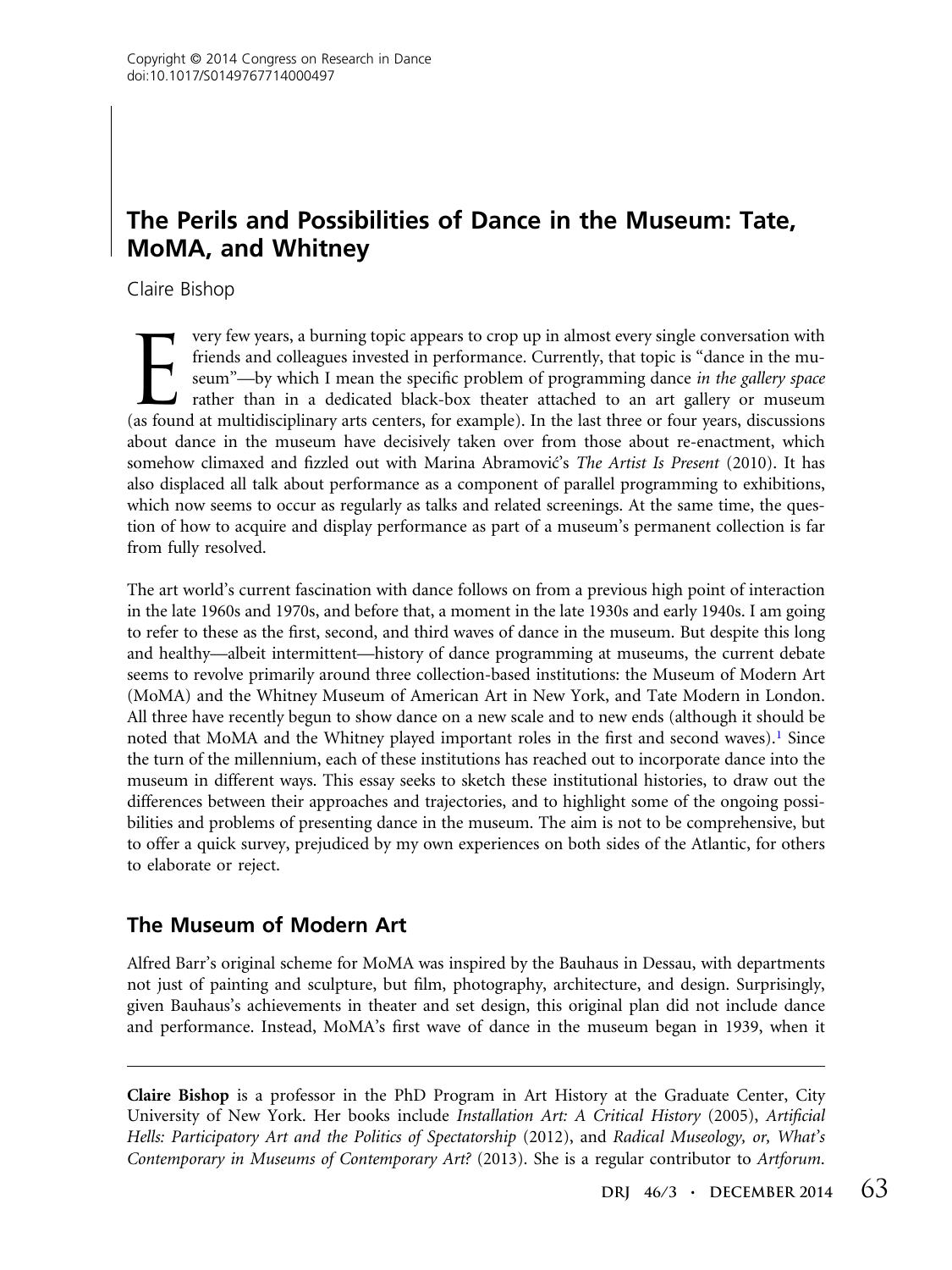accepted into the library the archive of writer and impresario Lincoln Kirstein, who was on the museum's Advisory Committee and went on to found the New York City Ballet with George Balanchine in 1948.<sup>2</sup> Kirstein's dance archive comprised historical and contemporary books, prints, photographs, slides, films, and other ephemera. In 1944, the dance archive became the basis of a curatorial division, the Department of Dance and Theatre Design, which acquired and exhibited works of art relating to the stage (Chagall, Larionov, Goncharova). During this period, dance was never performed in the museum's galleries; instead, only the ephemera relating to stage performances were exhibited, with an emphasis on set design.<sup>3</sup> In-house and touring exhibitions about dance included Isadora Duncan: Drawings, Photographs, Memorabilia, Anna Pavlova Memorial Exhibition, and Modern American Dance. In 1946, the historical part of the archive (approximately 250 books) was transferred to Harvard University, and the department was renamed the Department of Theatre Arts. It was eventually dissolved two years later, whereupon its contemporary holdings returned to their former status as a division of the library.

Although MoMA showed performances intermittently through the 1960s (most notably, Jean Tingueley's Homage to New York in 1960, Allan Kaprow's Push and Pull in 1963, and Yayoi Kusama's Grand Orgy in 1968), MoMA's second wave of dance did not begin until the Summergarden series, an outdoor program that pulled together visual art, theater, performance, and music, was initiated in 1971. Dance was represented by the Multi Gravitational Dance Group in 1972 and again in 1973 (an aerial work for six dancers on a 15- by 26-foot scaffold supporting a number of devices that the dancers use to move, including ropes, slings, and a plastic tube). Also performing during the 1973 season was Elaine Summers, one of the founders of Judson Dance Theater, who installed dancers and musicians and projected films amid the trees, fountains, and sculptures; visitors were invited to wander among them ("bells and gongs will be offered to invite audience participation") (Breatore 2009, 17). Laura Forman created a ten-person dance that incorporated two children, an opera singer, and several cloth dummies, interspersed with solo performances by the electronic music composer John Watts on his ARP string synthesizer. But dance in the Summergarden was at best intermittent, and the only other production of note after the early 1970s took place in 1979, when Simone Forti performed Big Room with musician Peter Van Riper.

This history feels completely different in tenor and ambition to what is going on today. Located outdoors and unrelated to the galleries, the Summergarden was basically event programming—a summer diversion rather than part of a historical narrative. Although the Sculpture Garden has recently been used for dance (most memorably, a performance of Paulina Ołowska's 2005 Alphabet in 2012), today MoMA tends to present dance within the museum's galleries, which is organized by the Department of Media and Performance. (The department was created in 2009; it was formerly known as the Department of Media, which was created as a breakaway from the Film Department in 2006.) The recent incursion of dance and performance into MoMA's atrium accompanied this departmental rebranding, and is a constant source of contention among artists and critics. Designed by Yoshio Taniguchi, MoMA's atrium opened in 2006 as a pristine but sterile vertical shaft, seemingly designed for corporate parties; its scale and atmosphere of prestige and capital has the unwelcome side effect of making experimental performance look under-rehearsed and unprofessional, rather than intimate and nuanced. Nowhere is the question of dance in the museum more fraught than at MoMA: the lure of the museum's reputation and status seems irresistible to all artists, yet its architectural confines are arguably the least conducive to their practice, and acoustics are a perennial problem. Under Klaus Biesenbach (now director of MoMA PS1), the Department of Performance and Media staged a number of high-profile performances in the atrium during 2010—most memorably Abramović's The Artist Is Present, but also Allora and Calzadilla's Repair, Prepare: Variations on Ode to Joy for a Prepared Piano (2008) and Yoko Ono's participatory *Voice Piece for Soprano* (1961). Of these, only Abramovic's performance theatrically hushed and cinematically spectacular—really held the space. The others were visually and sonically adrift.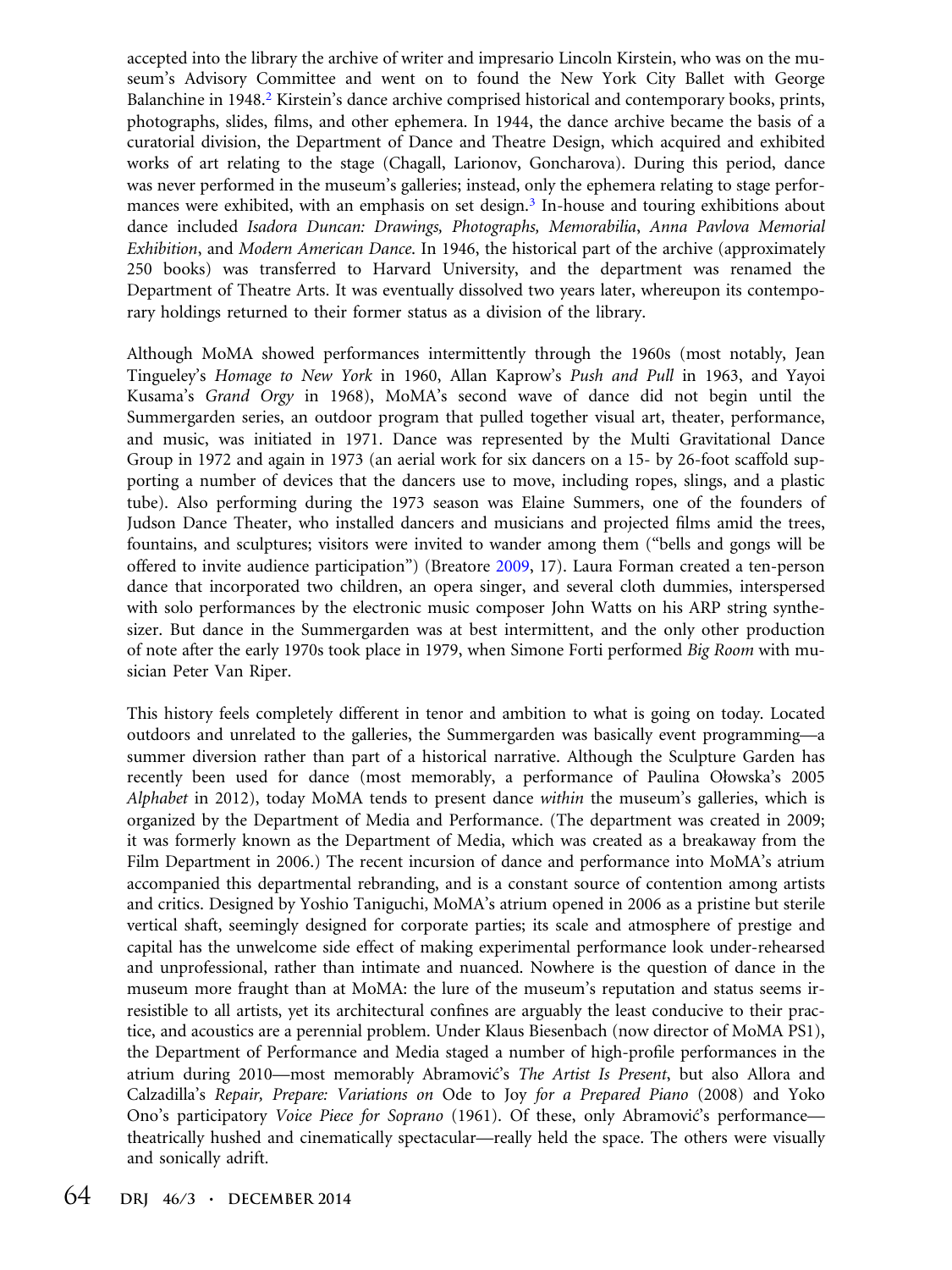The decision to use the atrium for dance performances was accelerated by the arrival of Kathy Halbreich as associate director of MoMA in 2009. Previously director of the Walker Art Center in Minneapolis since 1992, where she built an impressive legacy (a fully functioning theater, the McGuire, which opened in 2005, and a major endowment for commissioning new works in dance and performing arts), Halbreich has brought into the fold at MoMA many of the artists with whom she worked in Minneapolis (Ralph Lemon, Sarah Michelson, Trisha Brown). Halbreich's interests merged with those of curator Connie Butler in the dance program accompanying the latter's exhibition On Line: Drawing Through the Twentieth Century (2010–2011). Over the course of five weekends in early 2011, the choreographers Trisha Brown, Anne Teresa de Keersmaeker, Marie Cool and Fabio Balducci, Ralph Lemon, and Xavier Le Roy all attempted to bring life to the atrium. Some of the performers made good use of the space: de Keersmaeker strewed the floor with sand for Violin Phase (the third movement of Fase, 1982): her feet left traces that accumulated like a mandala over the course of the performance; the design was particularly effective when viewed from the upper floors. Le Roy began his solo Self-Unfinished (1998) at 5:30 p.m. as the crowds were being ushered out of the building; over the course of the performance, the clanging background cacophony diminished to a taut silence in which you could hear yourself breathe. Trisha Brown's dancers, clad entirely in red, performed on balconies and in windows overlooking the atrium during Roof Piece Re-Layered (2011), punctuating the space with a spiral of points rising through four stories.

The two major dance series to have taken place since  $On$  Line have manifested a greater struggle with the space. Some Sweet Day, organized by Ralph Lemon in 2012, was a three-week program of dance performances that included intergenerational pairings of younger choreographers and seminal older figures (e.g., Michelson and Deborah Hay). The juxtaposition of Steve Paxton and Jérôme Bel was perhaps most revealing, not just in terms of dance history (Bel owes a huge debt to Paxton), but in terms of how much dance can offer—and resist—the mega-museum. Paxton presented Satisfyin Lover (1967) and State (1968), two works of disarming economy and simplicity: in the former, a mix of professional dancers and amateurs walks across a stage (in this case, the west side of the atrium), starting and stopping according to a simple score; in the latter, the same group of forty-one performers stands motionless in a cluster for several minutes. This was truly the degree-zero of choreography—the elementary movements of walking and standing still—and both pieces were profoundly moving in their presentation of idiosyncratic humanity. In its mute, sculptural refusal to entertain, State in particular induced an overwhelming pang at seeing the frailty and contingency of human life. This stasis seemed especially poignant in the context of MoMA's turbo-powered weekend tourist turnover.

Bel presented an excerpt of *The Show Must Go On* (2001), a work that also comprises a combination of professionals and amateur performers. The full-length version involves twenty dancers moving to twenty pop songs: simple gestures that offer an amusingly literal interpretation of each song's frequently corny lyrics. Crucially, the work is designed for full proscenium staging, for only then does the audacity (and criticality) of Bel's assault on traditional ideas of choreographic skill and disciplinary accomplishment become apparent. In the MoMA atrium, by contrast, the work was abbreviated to ten songs, and the performers were well-known local performers from the dance and theater worlds. The contrast was striking. Shown in a theater, The Show Must Go On tempers straightforward crowd-pleasing entertainment with refusal, bathos, the anonymity of distance, and entire songs where nothing happens. These qualities were completely lost in MoMA's atrium, where it became a carnival of local stars performing the "best of" Bel's work for their peers, while the general public craned to look on from the upper levels. Meanwhile, the loud pop music played into all the worst tendencies of museum-as-spectacle, exacerbated once again by poor acoustics. MoMA looked like a great-uncle trying to breakdance.

MoMA's second dance series in the atrium, a collaboration with Boris Charmatz entitled Three Collective Gestures, was staged over three weekends in October 2013 and brought other problems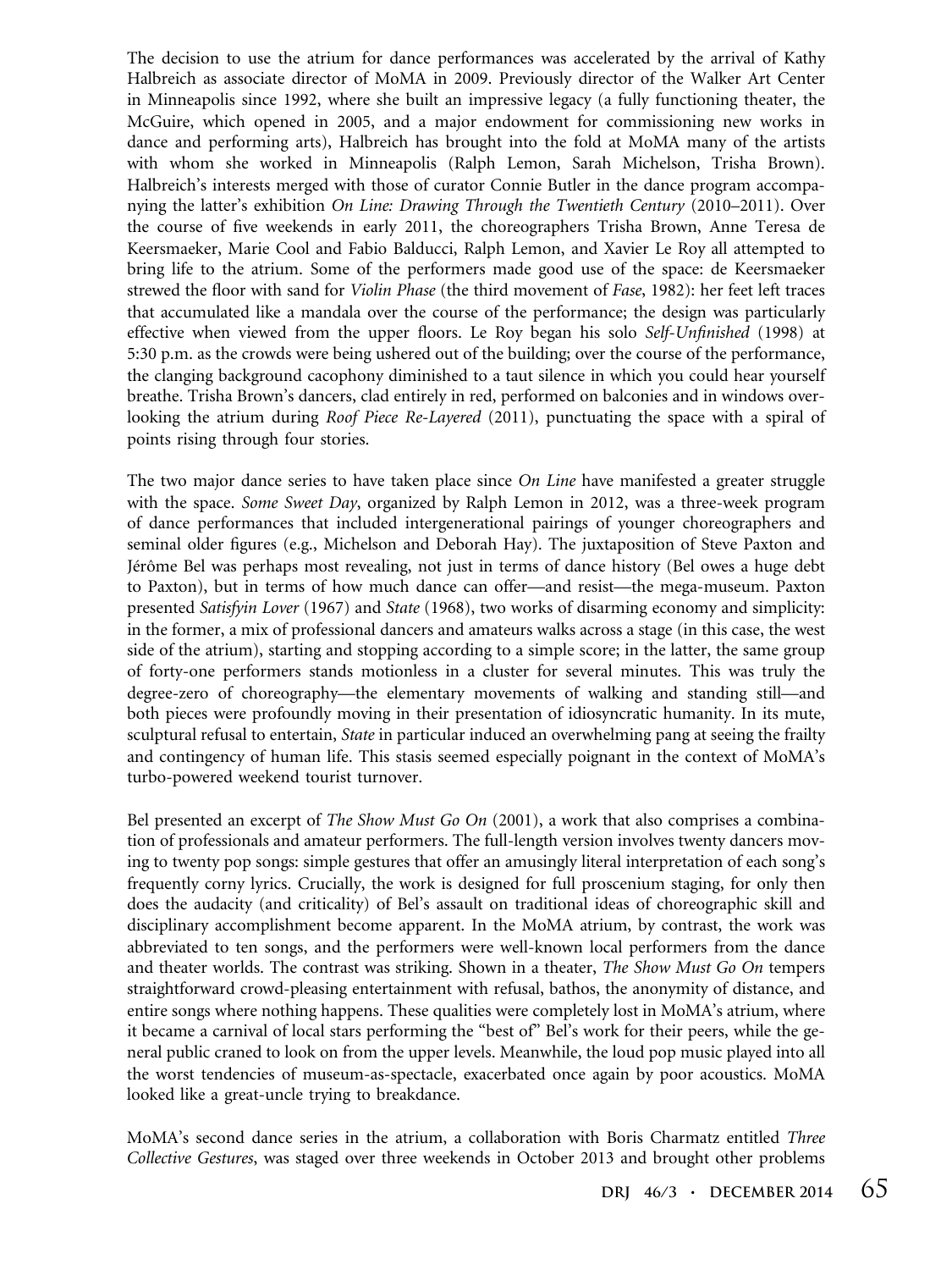to light. Charmatz is director of the National Choreographic Center in Rennes, which he has renamed Musée de la Danse; the invitation to perform at MoMA was a great opportunity to put the two institutions in dialogue. In fact, his work struggled to relate to the space, despite the choreographer's abundant energy and sheer determination to make it happen. Twenty Dancers for the XX Century (2012) comprises twenty performers demonstrating their own (or others') dances, occasionally pausing to converse with the audience, and was first shown in a large public library in Rennes that also hosts the Musée de Bretagne. There, the twenty dancers performed in the library, the museum, the entrance hall, the staircases, and interstitial spaces. At MoMA, the work was dispersed through a range of galleries over five floors—including the garden, the atrium, and the stairwells—between 12 and 5 p.m. one weekend. At best, the piece brought a dynamic energy to the galleries, and created multiple lines of spectatorship: my personal highlight was watching a school group looking up at the steel slab of Richard Serra's Delineator (1974–1975), oblivious to Shelley Senter at their feet performing Trisha Brown's Accumulation (1971). Yet, ultimately, 20 Dancers left me with the conclusion that the traffic between dance and the museum is one-way, and always on the museum's terms: dance animates the galleries of the museum, but ultimately the museum flattens and homogenizes our experience of dance. Call it the Tino Sehgal effect—gallery lighting enhances the objects, but not the performers inserting themselves in between these works. Unfortunately, every instance of dancing in the gallery now looks and feels like a Tino Sehgal, even if the content is wildly different.<sup>4</sup>

This year, the Performance and Media Department has started to employ the fourth-floor Werner and Elaine Dannheisser Lobby Gallery as a more intimate (and acoustically superior) space for performance than the atrium. The space succeeds not only symbolically—facing off the entrance to the Painting and Sculpture displays, performance is (almost) elevated to a comparable status in the collection—but also visually, as the east wall of the gallery is entirely glass, overlooking the Sculpture Garden and the city beyond. As the sun set during Charlemagne Palestine and Simone Forti's illlummminnnatttionnnsssss!!!!!!! in April 2014, the Manhattan skyline seemed to become a third performer in the work, slowly plunged into inky blackness as the evening wore on. With the arrival of Stuart Comer as director in 2013 (replacing Sabine Breitwieser, 2010–2013), the performance community is keen to know whether the department will take a new direction—although it will still have to contend with Klaus Biesenbach intermittently programming the atrium with popular acts like Kraftwerk (2012) and Björk (2015). In the meantime, the department is expressing its commitment to dance through a forthcoming series of monographic publications dedicated to choreographers and an exhibition co-curated by Jérôme Bel.

The more pressing issue is the question of MoMA's expansion into the former American Folk Art Museum, directly opposite its premises on 53rd Street. Both MoMA and architects Diller Scofidio & Renfro (DS&R) have come under fire for the impending demolition of the AFAM, but the architects' proposal seeks to improve visitor circulation, create a stronger link to the urban fabric, and to soften what Liz Diller (2014) refers to as the "too aloof," "clinical," and "sanitized" feel of the Museum. Performance plays a crucial role in this redesign: although the expansion will create only thirty percent more gallery space, performance will be housed in a "gray box" (a combination of white cube and black box) and in a glass-fronted contemporary art and performance space on the first floor facing 53rd Street. The latter is part of DS&R's proposal to make this floor free and open to the public (including the Sculpture Garden), although whether performance will benefit from this context or feel like a cheap enticement leading to the ticketed pleasures of Monet, Picasso, et al., remains to be seen. Some critics have already complained that the new design privileges performance and event culture rather than the presentation of pre-1980 art, which requires a more intimate architecture conducive to quiet concentration.<sup>5</sup> But don't dance and performance also require focus and concentration? The point is that spaces that pander to audiencegrabbing event culture do not serve *any* art form well—be this performance, dance, or pre-1980 painting.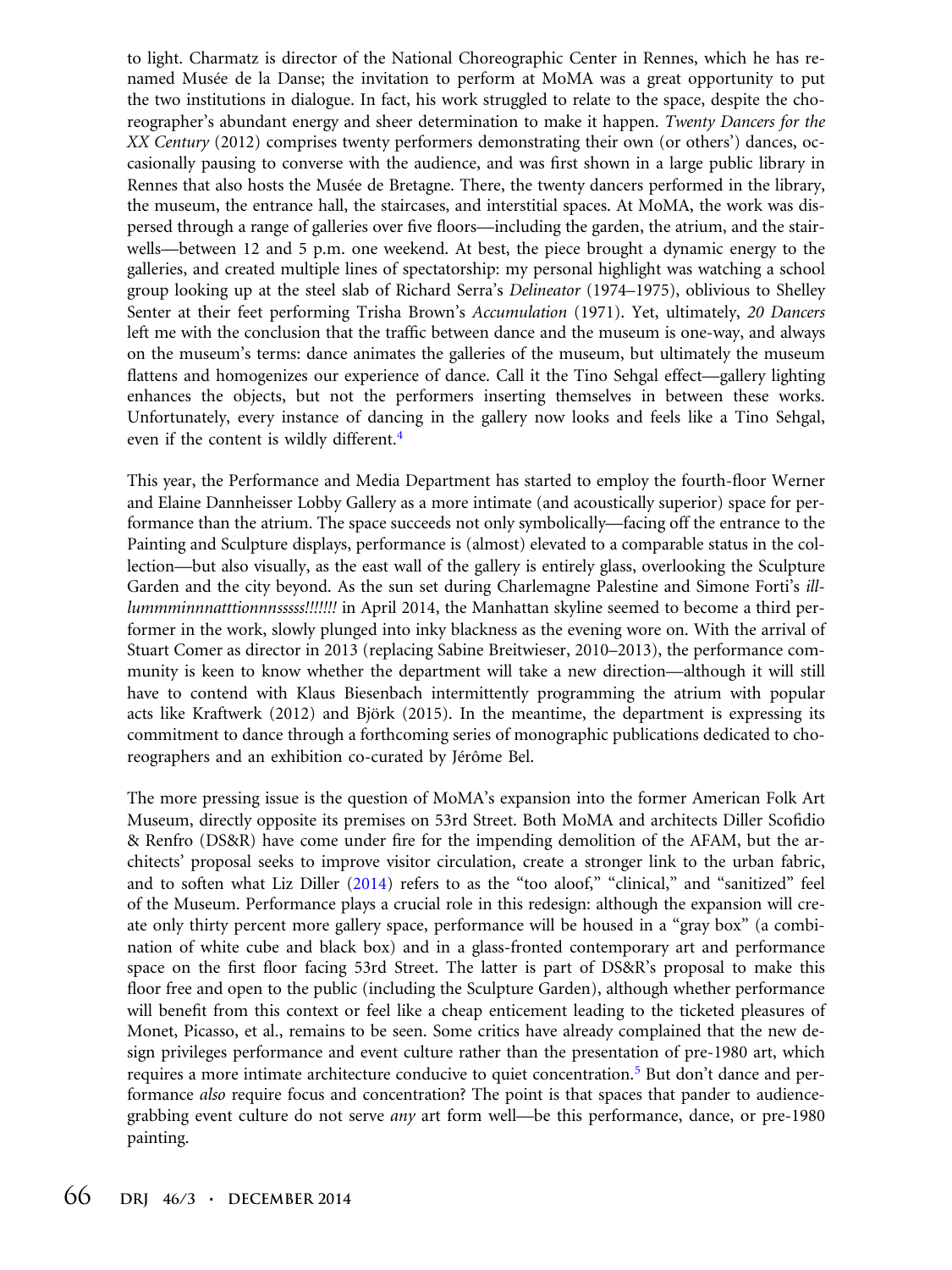#### Tate Modern

Tate came late to the performance party: dance was almost completely absent from the museum while MoMA experienced its first two waves.<sup>6</sup> But the British institution was first off the mark with the third wave when, in 2002, its marketing manager made an agreement with the online bank Egg to fund a series of performance events across both Tate Modern and Tate Britain. Alex Poots was hired to orchestrate the more populist end of this program, while Catherine Wood was hired to produce edgier works by a younger generation.<sup>7</sup> The star-studded half of the Egg Live program was somewhat opportunistic: as Alex Farquharson (2003) noted in Frieze, it was "pieced together in response to a development department's fundraising coup rather than an artistic zeitgeist." Instead of inviting artists whose work already spanned visual art and performance, Poots paired up Turner Prize winners with international stars—Anish Kapoor with composer Arvo Pärt and director Peter Sellars, Steve McQueen with soprano Jessye Norman and singer-songwriter PJ Harvey. But Poots also commissioned the first dance works at Tate, inviting physical theater company DV8 to rework *The Cost of Living* (2003) as an ambulatory work that included circus, vaudeville, clowning, a fight scene on the Turbine Hall bridge, and the audience split into color-coded groups. Later that year, the museum collaborated with Dance Umbrella to bring a series of Merce Cunningham Events to the Turbine Hall, performed beneath the acrid yellow glow of Olafur Eliasson's installation The Weather Project (2003–2004). As is well known, Cunningham tailored each Event to the venue in which his company was performing; faced with the hangar-like dimensions of the Turbine Hall, he split the space into three performing areas, around which the public was free to roam. These were the first of Cunningham's Events to fracture the performance into multiple stages (Crimp 2008), setting the precedent for his later performances at Dia:Beacon and the final Event at the Park Avenue Armory in 2012.

Wood's program was initially more intermittent and low-key, focusing on an emergent generation of visual artists interested in performance. Among the memorable early highlights in 2003 were Mark Leckey placing a sound system facing Jacob Epstein's sculpture Jacob and the Angel (1940–1941) in the Tate Britain rotunda, Lali (now Marvin Gaye) Chetwynd devising a performance around Richard Dadd's painting The Fairy Feller's Master-Stroke (1855–1864) in the Pre-Raphaelite gallery, and Carlos Amorales organizing a Mexican wrestling performance on the Turbine Hall bridge. A year later, Ian White and Jimmy Robert showed 6 things we couldn't do but can do now at Tate Britain, for which the artists were taught Yvonne Rainer's Trio A (1966) by Pat Catterson. The Tate Triennial in 2006 included several visual artists interested in dance and/or social choreography: Pablo Bronstein worked with a group of Baroque dance enthusiasts (Intermezzo), Linder presented three rock bands and four women performing the gestures of Shaker worship (The Working Class Goes to Paradise), Chetwynd offered a carnivalesque puppet play (The Fall of Man), and Tino Sehgal trained a singer to perform This Is Propaganda (2002). In the meantime, Tate had begun acquiring score-based performances, beginning with Roman Ondák's artificial queue Good Feelings in Good Times (2003) and the aforementioned work by Sehgal. Wood has described how the museum's interest in programming dance emerged organically from working with younger artists who were appropriating dance or were interested in choreographing social relations.<sup>8</sup>

Inevitably, this direction of programming included a return to historic works of the Judson generation: in 2006, Trisha Brown restaged Man Walking Down the Side of a Building, first performed on a six-story building in Wooster Street in 1970. At Tate Modern, the performer was strapped into a harness and rather falteringly descended the former power station's vast façade to a crowd of onlookers. This version of Brown's work had none of the precision and austerity that we associate with her downtown performances of the 1970s (which I, like many others, only know through Peter Moore's photography).<sup>9</sup> In this respect, it was similar to the Tate's hugely popular 2009 restaging of Robert Morris's participatory installation Bodyspacemotionthings: a replica of the artist's notorious exhibition at Tate Millbank in 1971. Comprising plywood props akin to those Morris designed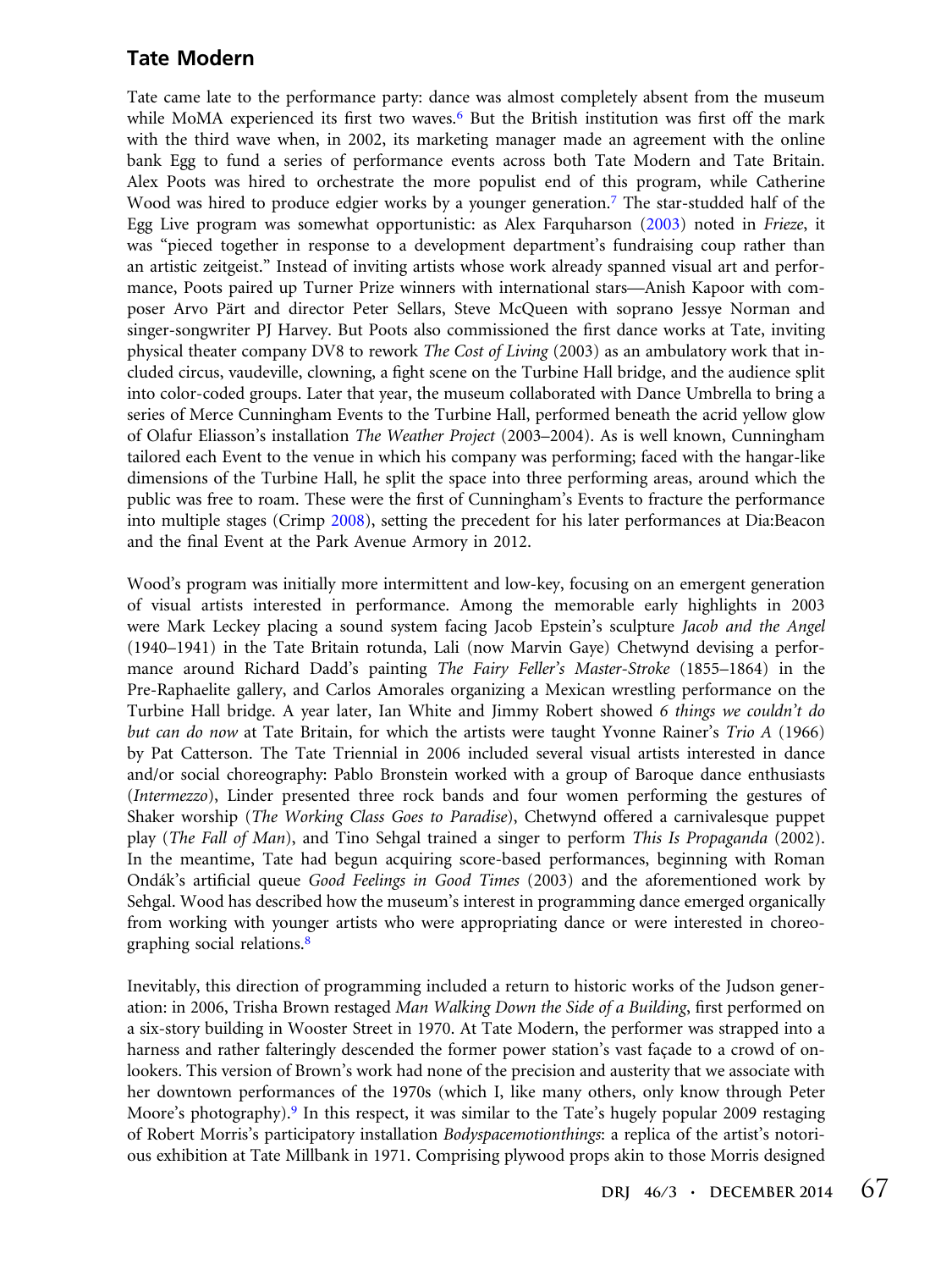for Simone Forti's performances in the early 1960s, the 1971 show was cancelled after four days due to overenthusiastic audience participation and injury. In 2009, these works were remade, albeit with a few modulations to meet Health & Safety requirements. Yet the runaway popularity of Bodyspacemotionthings—its four-day run was extended to two weeks—highlights one of the central problems with Tate Modern's approach to performance, namely, that it is a victim of its own success. While Morris regarded his work as "an opportunity for people to ... be aware of their own bodies, gravity, effort, fatigue, their bodies under different conditions," it was hard to focus on such subtleties when having to wait your turn to clamber aboard a plywood ramp, surrounded by noisy crowds of hyperactive children and frenzied families (Higgins 2009, 5). The historical value of reconstruction was tempered, and ultimately dwarfed, by the Tate Modern machine. Although Morris's project was remade to scale, the museum has often been guilty of supersizing performance to match the museum's size and popularity: Alison Knowles's modest instructionbased Make a Salad, first performed in 1962, was remade for hundreds of people at Tate Modern in 2008, while Pawel Althamer's Realtime Movie, first staged almost imperceptibly in Ljubljana in 2000, was remade with Jude Law in 2007, attracting a screaming mob of fans in Borough Market.

The somber gray concrete of the Turbine Hall is in many ways the apotheosis of post-1990s European museum building—a repurposed post-industrial space that provides hangar-like conditions for viewing installation, film, and performance. Tate Modern seems to handle the scale and atmosphere of the Turbine Hall best when it forges dance/installation crossovers, either setting works alongside pre-existing installations (Cunningham inside Eliasson) or turning the performance area into a quasi-installation space. In 2008, three short works by the British minimalist choreographer Rosemary Butcher—Images Every Three Seconds, The Hour, and Hidden Voices—were performed on the Turbine Hall bridge, with Rachel Whiteread's equally austere Embankment in the background. A year later, William Forsythe performed Nowhere and Everywhere at the Same Time, a dance/installation produced in collaboration with Sadler's Wells Theatre. Originally made for one dancer and forty pendulums on New York's High Line in 2005, Forsythe's piece in its Tate iteration was enlarged to a forest of 200 pendulums and 19 dancers; viewers watched from the Turbine Hall bridge and along the edges of the performance space.10 A further solution to the size/scale dilemma was arrived at in 2010 when Michael Clark became the first (and, to date, only) choreographer-in-residence at Tate Modern. Clark had attended the Cunningham Events in 2003 and was fascinated by the possibility of dance in a venue the size of the Turbine Hall; however, he also needed space to develop and rehearse a piece that would work on that scale. The conclusion brokered was that he would work on his commission during the museum's opening hours, so that casual audiences could watch the rehearsals.

Unused to rehearsing in public, Clark reportedly found the experience torturous, but also used this as an opportunity to push his work in the direction of participation. Over the course of seven weeks during summer 2010, a group of 78 non-professionals was trained by eight of Clark's company to perform a basic choreographic sequence to David Bowie's It's No Game (Part 1), the conclusion to his work *Come, Been and Gone*—basic moves, but (as I can testify from joining in rehearsals one night) still taxing. The Turbine Hall was equipped with a sprung floor painted in geometrical black-and-white patterns that echoed the vertical grid of the east window, so even when no one was rehearsing, the space looked visually occupied. The performance was presented free and unticketed over four nights in August 2010, the culminating piece in a program of recent works by Clark.<sup>11</sup> Since opening in 2000, the Tate has placed a high premium on participation, in tune with UK cultural funding priorities: from Morris's Bodyspacemotionthings to Carsten Höller's sinuous high-speed slides (*Test Site*, 2006) to a slew of smaller participatory performances presented as part of the Long Weekend series (most memorably, Jiří Kovanda's Kissing Through Glass, 2007).

In summer 2012, Tate Modern opened the Tanks, three circular spaces dedicated to installation and performance, part of an ongoing expansion by Herzog and de Meuron to double the museum's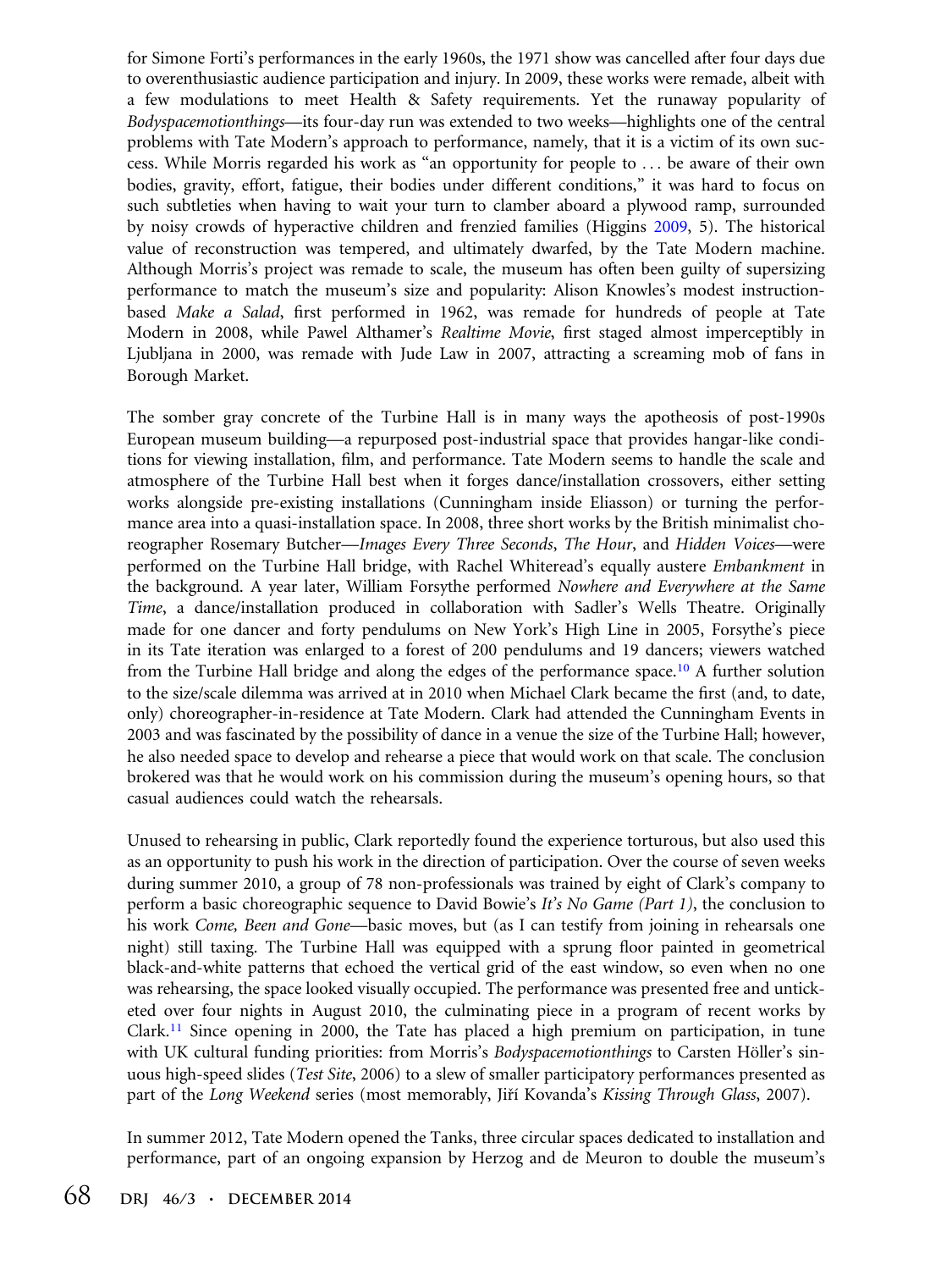exhibition and display space. Only one of the Tanks is equipped with a full lighting rig, and none has a sprung floor. In their shape and mood, the Tanks are quite different from the fully equipped "black box" of alternative theater, and are permeated with a somber gray austerity that is more rough, ready, and focused than the Turbine Hall. The opening season included Boris Charmatz's Flip Book/50 Years of Dance (2009), a mass performance of Rainer's Trio A, a new work by Eddie Peake (Amidst a Sea of Flailing High Heels and Cooking Utensils, Part 1), Nina Beier's The Complete Works (2009), and most impressively, Anne Teresa De Keersmaeker's Fase (1982), which was adapted to the conditions of museum spectatorship following her presentation of Violin Phase in the round at MoMA. Rather than dancing the four movements in succession as a single piece, after museum hours, for a paying audience, De Keersmaeker performed each movement separately, at regular intervals over the course of a day, for three days. The original proscenium presentation was replaced by informal floor-cushioned seating, allowing the work to be seen from all four sides, whereby it achieved a more sculptural character, particularly given the continuity of the dancers' quasi-industrial gray outfits with the Tanks' architecture. While disrupting the sense of pattern and variation that derives from seeing all four movements in sequence, the payoff was accessibility: allowing the general public to come in and see a world-class choreographer performing her signature work, for free. Since opening, The Tanks have had an erratic program due to funding priorities and a delayed building schedule; the long-term plan is to use the spaces for a combination of permanent collection, live performance, film, and education.

#### Whitney Museum of American Art

Of the three museums discussed in this article, the Whitney Museum has the longest, most intense relationship to the performing arts across all media (music, theater, poetry, performance art, and dance). When the museum first opened in Greenwich Village in 1931, it supported avant-garde composers like Edgard Varèse, who was offered the Whitney Studio Club as the home for his International Composers' Guild, and staged works by Igor Stravinsky, Carl Ruggles, and Henry Cowell. Music concerts continued to be the museum's primary mode of interest in performance when it moved to its current location on 75th Street in 1966. In the early days, this included chamber music and choral groups, contemporary music (John Cage, Morton Feldman, Philip Glass, Steve Reich), jazz (Charles Mingus, Ornette Coleman), and even Sun Ra. Most of these events were promoted under the remit of the long-running series Composer's Showcase, directed by Charles Schwartz—a composer, author, and concert impresario who was studying for his doctorate in musicology at NYU. The series was held on Tuesday nights, events were free (or cheap), audiences sat on floor cushions, and performers were encouraged to play in tune with the environment. The gallery was often specially hung for the performance with works from the permanent collection.

It was as part of the Composer's Showcase series that the Whitney Museum's most celebrated dance performances took place: Yvonne Rainer's Continuous Project—Altered Daily (performed over three nights in Spring 1970) and Trisha Brown's Walking on the Wall, shown as part of her Another Fearless Dance Concert (1971). Less well known is that Deborah Hay was the first choreographer to appear under this rubric (in 1969), followed by Meredith Monk (1970), Steve Paxton and Alex Hay (1971), and Lucinda Childs (1973). Hay (1968) obtained the third floor galleries by writing directly to museum director John Baur, arguing that the work of her contemporaries, including herself, "has found its greatest support from the art audience, patrons and artists." She also cited her previous pieces made in museums and art galleries: Seattle Art Pavilion, Vancouver Art Gallery, Los Angeles County Museum of Art (LACMA), Walker Art Center, Moderna Museet in Stockholm, and Sogetsu Art Center in Tokyo.<sup>12</sup> Her list gives an idea of just how many museums were involved in this second wave of dance programming during the 1960s. At LACMA, Hay danced on the grounds immediately surrounding the museum; at the Whitney, she requested a large uninterrupted area suitable for performance in the round by about 20 performers. Performed at the Whitney over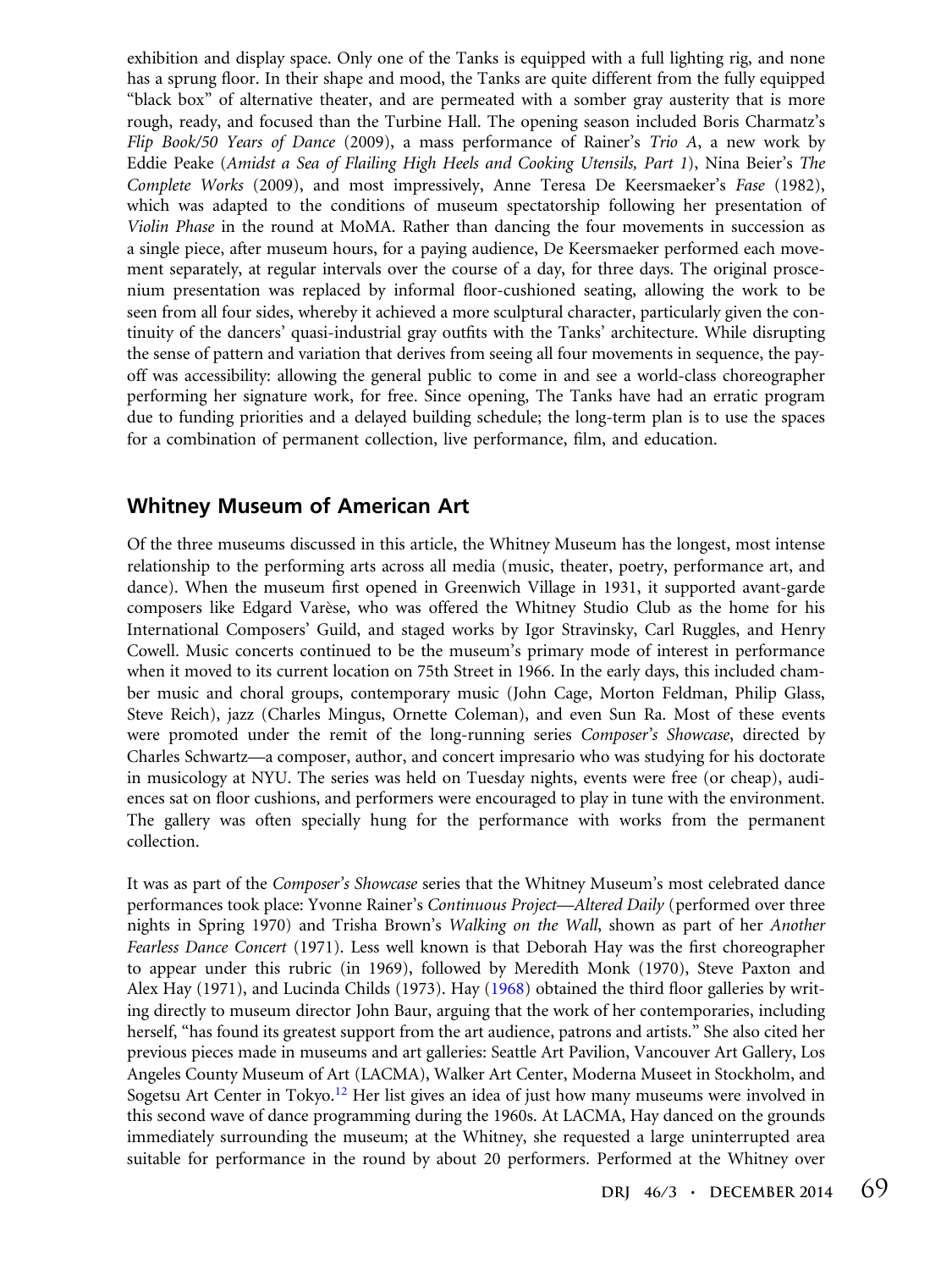several nights during February 1969, Hay's 911 brought together three different works, each using specially constructed wooden ramps.<sup>13</sup>

It seems that while Schwartz took the lead in directing the Composer's Showcase series, the museum administrator Stephen Weil was responsible for inviting choreographers. He approached Rainer in 1970 for Continuous Project—Altered Daily and again for Performance in 1971. From 1968 until he left the museum in 1974, Weil reported on the Whitney's performing arts program for the annual Whitney Review, noting the overwhelming popularity of these events among both performers and audiences, due to the distinctive venue, low ticket prices, and informal cushioned seating (people could also wander around the galleries).<sup>14</sup> He also explained that most of the dance events were presented as part of the *Composer's Showcase* series because they often exposed audiences to new musical compositions. For one event in 1973, for example, Christian Wolff's Foot Music was followed by Merce Cunningham's solo *Loops and Additions*, accompanied by Wolff.<sup>15</sup> This continued to be the case as late as 1984, when Lucinda Childs's program introduced audiences to the music of Gavin Bryars and Jon Gibson.

From 1974 to 1981, the Whitney's performance program also took place at the museum's downtown branch at 55 Water Street, and from 1981 onward, at the landmarked Federal Hall National Monument on Maiden Lane. Its weekly lunchtime events were programmed by David Hupert (then head of education) and curator Lisa Phillips (currently director of the New Museum) and varied from performance art (Laurie Anderson, Stuart Sherman) to theater (Arthur Miller, Spalding Gray, a full production of Twelfth Night) to music (including chamber music and a Gamelan ensemble), the last of which made up the majority of performances. In 1982, a lunchtime dance series curated by dance critic Craig Bromner, "Movement + Modernism," featured Ishmael Houston-Jones, Wendy Perron, Sally Silvers, and others, many of whom danced alongside film and video.<sup>16</sup> Throughout the 1980s and 1990s, the Whitney also held free lunchtime performances at two of its corporate-funded branches, the Champion or Fairfield County branch (in Stamford, Connecticut) and the Philip Morris branch (located in the lobby of its headquarters at Park Avenue and  $42nd$  Street).<sup>17</sup> The latter was programmed for over ten years by Jeanette Vuocolo, who specialized in commissioning artists to respond to the building's vast glass atrium. Meanwhile, the museum occasionally showed choreographers in the main building, as with Childs's retrospective of solo works mentioned above.<sup>18</sup>

Aside from a William Forsythe performance at the Performing Garage as part of the 1997 Whitney Biennial, dance at the Whitney has since the 1980s been an intermittent occurrence rather than part of a regular curated program; its appearance mirrored the art world's fluctuating relationship to the discipline in general. Performance by visual artists has been equally sporadic; it makes an appearance roughly every ten years: eighteen performances over two days in June 1982 as part of Nam June Paik's retrospective (involving a long list of Fluxus collaborators), the 1993 Whitney Biennial (a sprinkling of theater, dance, and art), and the 2002 Biennial (Walid Raad, Sanford Biggers, Zhang Huan, William Pope L, and others). A handful of offsite performances accompanied the 2004 Biennial, but choreography was not made an integral part of any Biennial until 2012, when curators Jay Sanders and Elizabeth Sussmann dedicated the Emily Fisher Landau galleries, on the fourth floor of the museum, to dance and performance. Sanders looked back to two precedents in the Whitney's own history for this curatorial decision: the Composer's Showcase series, which had also cleared an entire floor of the museum for performance, and 4 Evenings in 4 Days, a performance festival in 1976 that included Guy de Cointet, Richard Foreman, Laurie Anderson, and Robert Wilson, among others.19

Sanders's use of the fourth-floor gallery was stunning: wall dividers were removed, bleachers were constructed along the length of the south wall, and the building's trapezoidal window was exposed in all its graphic clarity. Two choreographers were invited to be "in residence": New York–based Sarah Michelson and London-based Michael Clark. Michelson's performance made fantastic use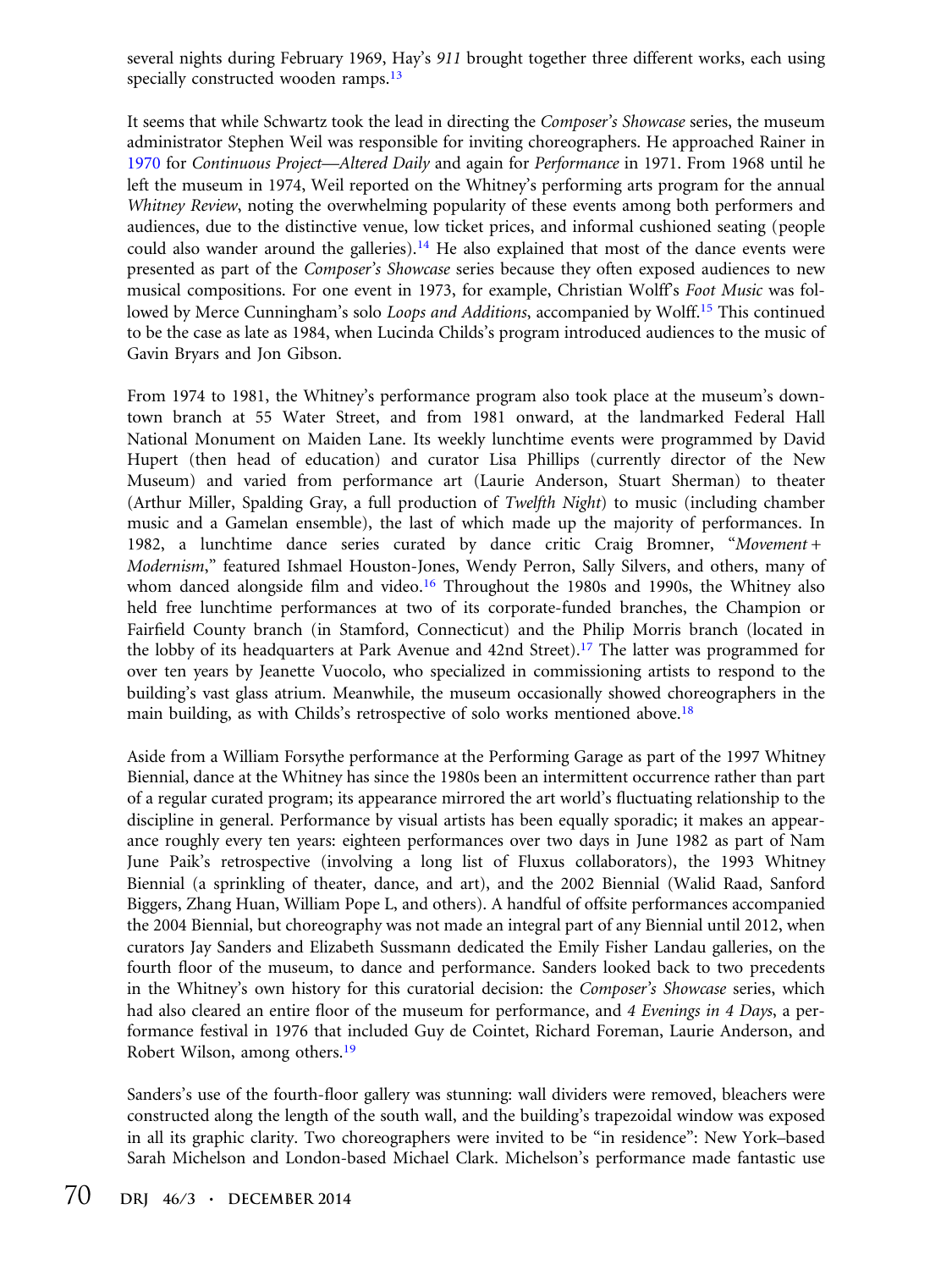of the space, with the walls bare apart from a glowing green neon logo of her head, and a sprung floor printed with an architectural floor plan of the museum. Four dancers performed a grueling sequence of hypnotic and repetitive reverse circles; *Devotion Study #1* deservedly won the Bucksbaum Award for best work in the Biennial. Clark's effort, Who's Zoo?, was less convincing, and—as at Tate—featured amateur participation. If Michelson responded to the space by working from its physical characteristics and mood, Clark began from the problem of continuous visitors. His solution was open rehearsals and several levels of participation, from those who wandered in and wanted to join a rehearsal, to local amateurs who had been with the project for a few weeks and then performed in the ticketed evening shows. But the participatory approach played out differently in New York. In Clark's work for the Turbine Hall, any imprecision in the amateurs' performances was overwhelmed by scale; effect won out over execution. In the more intimate confines of the Whitney, viewers were up close to the performers and all their hesitancies. For those who remembered Clark at his best in the 1980s and 1990s, Who's Zoo? was a baggy mess.

The 2012 Biennial was also notable for its creative solution to the need for a dressing room. Wu Tsang's installation Green Room (2012) served as a private space with mirrors and wardrobe for the dancers, actors, and musicians participating in the Biennial; when not in use, it hosted a twochannel video installation about a gay bar in Los Angeles called Wildness, and the drag queens who perform there. The oscillation between these functions enhanced both: as an actual dressing room, the installation acquired an authentic atmosphere over the course of the exhibition that made the video seem all the more immersive. After the 2012 Biennial, Sanders was hired as the Whitney's first performance curator, and Michelson returned to the fourth-floor gallery with 4 (2014), another minimalist work of choreographic endurance (this time involving somersaults). Yet returning to the space reminded me that the Museum has to find a less frustrating way to manage audiences and deal with the restrictions of limited ticket availability and seating.<sup>20</sup>

The three curators of this year's Whitney Biennial ran a performance program on the ground floor of the museum, in the lobby gallery, which included Miguel Guitierrez, My Barbarian, and Taisha Paggett. While the program was not as integrated as in 2012, the gallery was an intimate, effective, well-proportioned space for showing performance. This was the last Biennial to be held in the building designed by Marcel Breuer; next year the Whitney moves to a new building by Renzo Piano in the Meatpacking District. This will include a 2,500-square-foot dedicated performance space: not a gray box, nor a circular tank, but a flexible space with a sprung floor, acoustic paneling, full lighting grid, projection booth, and retractable risers, enabling the space to be used both as an open loft or fixed proscenium seating. The far wall has large windows overlooking the Hudson, which can be covered by a diffusion curtain, a blackout curtain, or a cinema screen.

#### Conclusion

The three museums discussed in this article each have a distinct history: MoMA is anchored in modernist and postmodern dance, privileging work from the 1930s to the 1970s, and continues to validate contemporary dance above other forms of performance; its presentations make most sense when tied to exhibitions. But given its location and affluence, one might imagine MoMA undertaking collaborations with off-site organizations to co-produce works in contexts that provide a more conducive environment for dance. Its sister institution, MoMA PS1, has recently begun to show dance (Mårten Spångberg, Xavier le Roy) but the atmosphere around these productions is more rushed and last-minute; they come across as one more event amidst a slew of others. Tate's achievements lie primarily with its vital work of re-enactment and reconstruction, and with making these works freely accessible to the public within a festival format (notably the Long Weekend series); the downside to this approach is supersizing and mass audiences. The Whitney's history is tied to the Judson generation (and to their peers in music), but more recently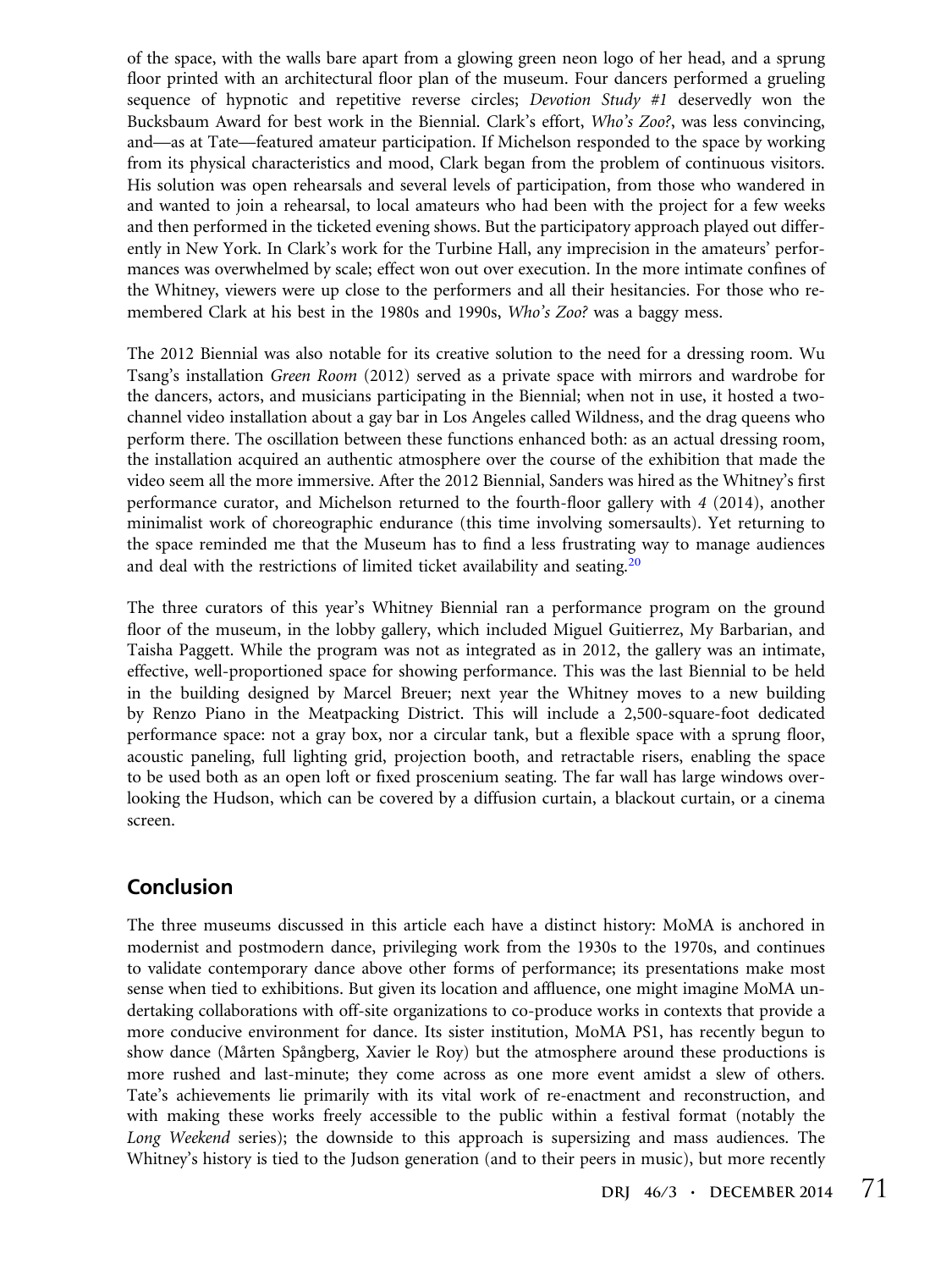it has relied upon the Biennial as a way to frame this activity, rather than integrating dance and performance within exhibitions.<sup>21</sup>

Surveying these three examples, the problems and possibilities of dance in the museum can perhaps be boiled down to four points. The first is historical. The current love affair between museums and dance is in part an acknowledgment of the longevity of visual art's relationship to dance: from the historic avant-garde to Black Mountain College to post-punk. The reinsertion of dance into the museum acknowledges this long history, and allows it to be made visible again. At the same time, dance is rarely included in a fashion that allows it to become a historically significant presence; live dance is never presented as part of the collection displays, only in the form of film or video (e.g., Rainer's Five Easy Pieces, 1966–1969, amid the fourth floor Painting and Sculpture display at MoMA). Live dance seems to exist in a different time zone to that of history: it is usually deployed by the museum as presentist spectacle—a way to enliven its mausoleal atmosphere and play into the demands of an experience economy. Resolving the temporalities of these conflicting demands—i.e., finding a way to present dance as part of a historical dialogue with visual art, not just entertainment—is one of the main challenges the museum now faces.

At the same time, it is conspicuous that only *certain* lineages of dance are embraced by museums and the art world in general: a conceptually oriented practice that refuses narrative, character, and expressionism. As such it provides a perfect reinforcement for visual art's critique of theatricality, while offering an austere, pared-down beauty that also supplies a plenitude missing from so much contemporary visual art performance, with its preference for the authenticity of the unrehearsed. The dancer's body holds a knowledge that cannot be simulated, and thus satisfies a yearning for skill and seduction that visual art performance rejected in its inaugural refusals of spectacle and theater (refusals that, ironically, also characterized the first moments of postmodern dance in the 1960s). Could the current fascination for the performing arts be seen as signaling a retreat from performance art proper? Tania Bruguera has recently suggested that the performing artist (choreographer, theater director) knows how to collaborate with institutions, and is—in the majority of cases—a seasoned professional. The performance artist, by contrast, has a more antagonistic relationship to the museum, and frequently seeks disruption and intervention. Bruguera sees the turn to performing arts in the last decade as a conservative move, reducing risk and critique in favor of professional collaboration.22 The same could be said for the curatorial penchant for historical reconstruction: the known and tested is always a safer bet than the new and volatile.

The second possibility/problem of dance in the museum concerns audience and accessibility: the serendipitous advantages of making one's work available to a larger cross-section of the general public than a limited run at one of the city's smaller venues.<sup>23</sup> For dance, and increasingly theater, the museum promises exposure to new audiences—especially younger audiences for whom tickets otherwise remain prohibitively expensive. (Elevator Repair Service, who performed Highway to Tomorrow at the Philip Morris branch of the Whitney in 2000, are keen to find a model of working with museums exactly for this reason: by the time people are affluent enough to buy theater tickets, they are also less open-minded.) However, there is no such thing as a free lunch, and the cost of accessing a wider audience is precisely its transience and lack of attention: spectatorship is dispersed and fragmented when visitors can walk away from the work at any moment. Choreographers must be careful not to pander to short attention spans, or to feel aggrieved when viewers lose interest and meander off. Creating new works for gallery situations might be the best option, be this ticketed (e. g., Michelson's Devotion Study #1) or designed to structurally accommodate different levels of spectatorship in one multipart work (e.g., Xavier Le Roy's Retrospective, 2012).<sup>24</sup>

The third factor, related to the second, is the pressure that the museum context places upon the integrity of a work. Museums can offer incredible opportunities for rethinking the context of choreography—formally and historically, but also socially and politically. When a work is made specifically for a site, this relocation can be immensely stimulating, especially if the choreographer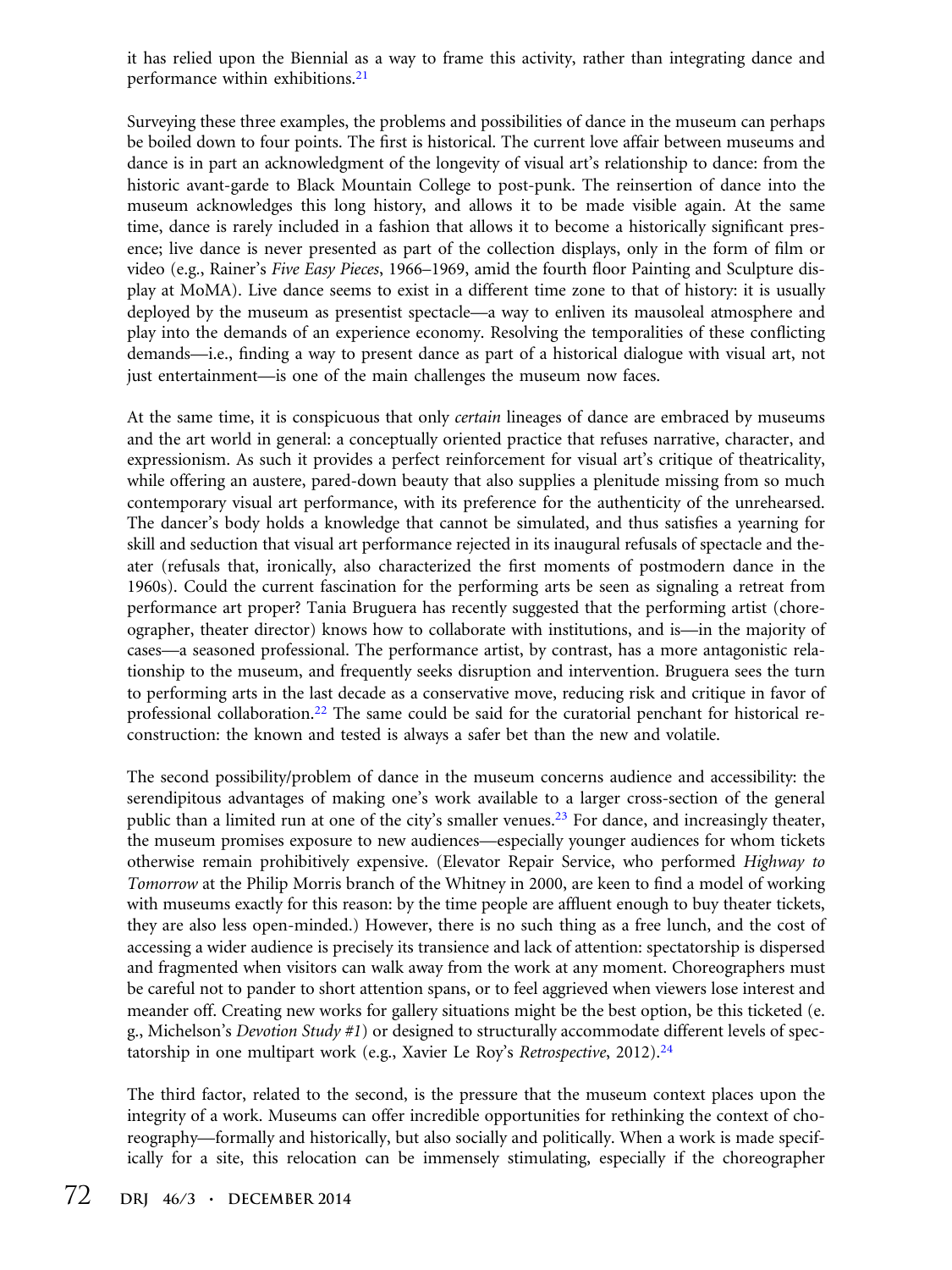understands, and is responsive to, the mood and atmosphere of the building. The downside of this approach is that pieces originally conceived for the autonomy of a black-box theater might need serious reconsideration before being moved into white-cube institutions where context inevitably bleeds into the work—be this architecture, daylight, weather, acoustics, other works of art, viewers, or a larger curatorial framework. Cutting and editing a composition for presentation in the round can violate its meaning, and artists need to weigh carefully what can be gained from this migration and what is lost. Acoustics and lighting—some of the basic aesthetic ingredients of performance are often considered disposable, but the more that dance takes place in museums, the more the construction of distinct atmospheres seems necessary.

The fourth consideration is financial. Unlike ticketed blockbuster exhibitions, performance is expensive, has no stable source of funding and does not recoup its costs. The Tanks—arguably the leading cross-disciplinary performance space in London since the Institute of Contemporary Arts (ICA) entered a cash crisis in 2010—has the potential to be a regular partner on the European touring circuit, but the institution's own funding for performance is so intermittent that this leap has yet to be made. In the meantime, its program is reliant on corporate sponsorship, which is by nature unreliable and comes with strings attached. At MoMA, director Glenn Lowry seems happy to pour funds into the Department of Performance and Media, but it can sometimes seem as if every Charmatz or Lemon needs its big-gun counterpart in the form of a pop star. The only downside of the Whitney's new space is that it will be available only to U.S. artists, and that it separates performance from the galleries, returning us to the arts center model. All three institutions need to find a way to develop new funding models for dance—which may or may not complement the European grant-funding cycle—in order to more fully support homegrown talent.

We are now at a point where all three of the museums discussed have track records of presenting dance and performance within their exhibition spaces, but have also commissioned big-name "starchitects" to create expansions with dedicated spaces for this work. In the future, current debates about "dance in the museum" will probably seem like a brief blip that was finally resolved by the presentation of flexible, hybrid spaces both for visual art performances (where ideas of context and intervention remain key) and the performing arts (where acoustic and lighting conditions are finessed to maximize audience attention). With practical problems likely to be resolved in the near future, we can then turn to the question of how dance's history might be presented as part of a museum's collection, and not simply in the form of temporary events and exhibitions.<sup>25</sup> The question of *acquiring* dance, meanwhile, is deeply fraught, and arguably inimical to the discipline as a whole. The question that looms over the next decade is whether dance will continue to stand as an alternative economic model to the financial excesses of the art world, or whether it will be flattered into participating and competing with (and ultimately being colonized by) the hoarding impulse of museum logic.

#### Notes

Many thanks to Ana Janevski (Museum of Modern Art), Jay Sanders (Whitney Museum of American Art), and Catherine Wood (Tate) for their invaluable assistance with this article.

1. Other notable contemporary art spaces programming dance include the Solomon R. Guggenheim Museum, whose Works and Process series has presented dance in its Peter B. Lewis Theater since 1984, and the Dia Art Foundation, which hosted the Merce Cunningham Dance Company for a two-year residency at Dia:Beacon (2007–2009) and presented a series of dances by Yvonne Rainer and Steve Paxton, also at Dia:Beacon (2011–2012 and 2014, respectively). Shei Wen Dance Arts has performed at the North Carolina Museum of Art, the Collezione Maramotti in Italy, and most recently at the Metropolitan Museum of Art (2012); Trisha Brown Dance Company has performed at Berlin's Hamburger Bahnhof, the Museum of Contemporary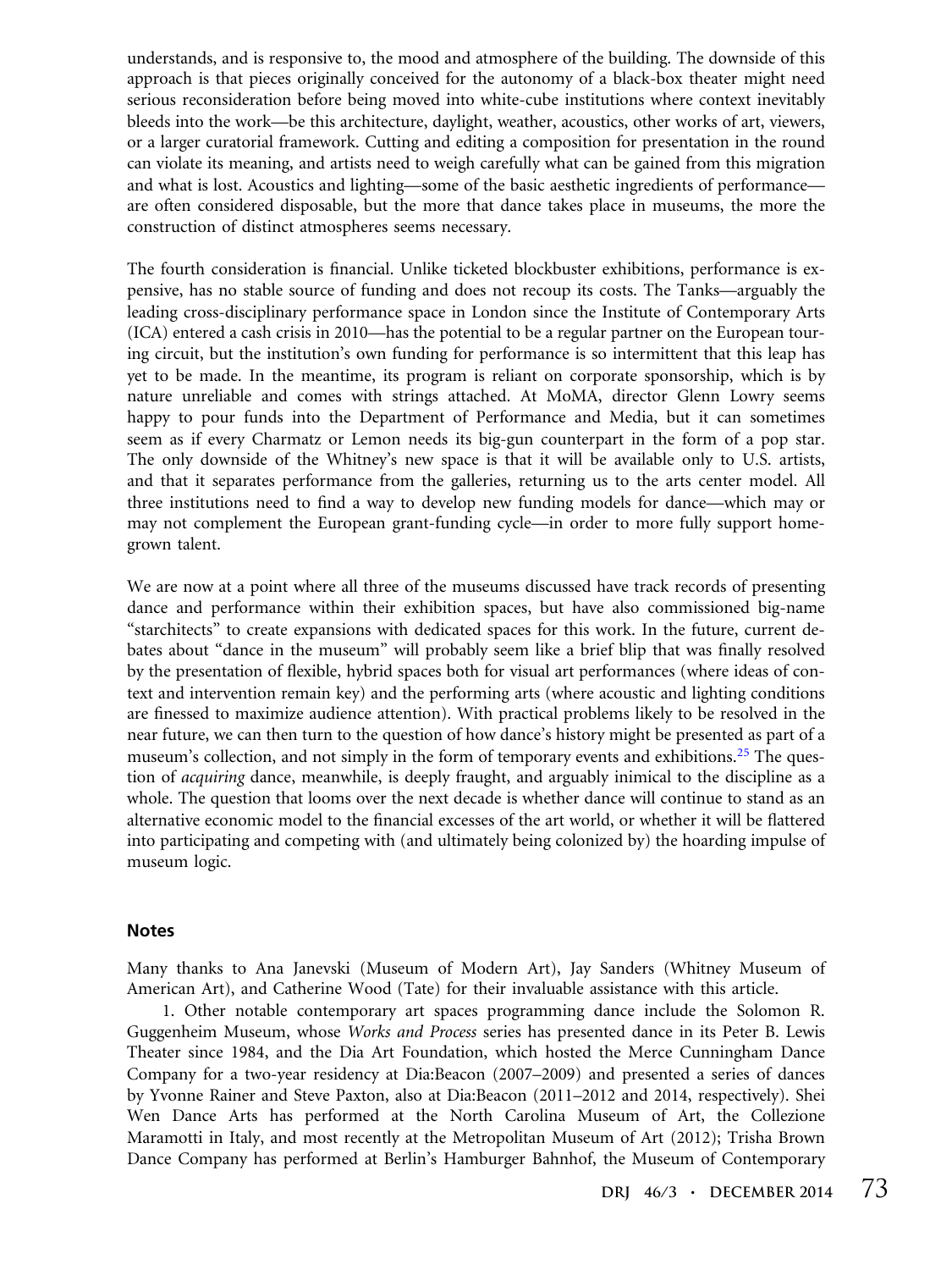Art in Chicago, and the Getty and Hammer Museums in Los Angeles, and was in residence at the Walker Art Center in 1974, and returned there in 2008; Jonah Bokaer has made many pieces for museums since 2002, including IVAM (Valencia), Carré d'Art (Nimes), MUDAM (Luxembourg), the New Museum (NY), and the Fabric Workshop and Museum (Philadelphia); Benjamin Millepied has performed at the Museum of Contemporary Art, Los Angeles (LA MoCA).

2. In fact, Kirstein tried to get MoMA to be the original host/sponsor for the School of American Ballet. Barr declined, and Kirstein ended up running it largely independent of any institution. In 1940, the Walker Art Center began presenting local dance, poetry, and chamber music concerts.

3. Set design was shown in solo exhibitions by Joan Junyer (1945), Arch Lauterer (1946), and Robert Edmond Jones (World of Illusion: Elements of Stage Design, 1947–1948).

4. I am sure the dance crowd will beg to differ here, but from a visual art perspective, the similarity of dance performances in gallery spaces is increasingly troublesome. This becomes especially clear when looking at photo and video documentation of these events. Sehgal is wise to forbid photography of his work, as it flattens our memory of the encounter. I should add that during *Three* Collective Gestures, curated by Ana Janevski, Charmatz performed two other pieces in the atrium: Levée des Conflits (2010) and Flip Book/50 Years of Dance (2009), for which a white sprung floor and special lighting were installed.

5. See for example, Jerry Saltz (2014a), "The New MoMA Expansion Is a Mess"; Jerry Saltz (2014b), "Jerry Saltz to MoMA's Trustees: Please, Reject This Awful Expansion Plan."

6. Tate seems not to have had any performance during the 1960s or 1970s, and only intermittently during the 1980s. Notable exceptions are the performances included in Seven Exhibitions: Keith Arnatt, Michael Craig-Martin, Bob Law, Joseph Beuys, Hamish Fulton, Bruce McLean, David Tremlett (1972) and Tate's "first season of Performance Art" in 1981, as part of Performance, Installations, Video, Film. Dominated by installation and video screenings, the latter series included live performances in the galleries by Marc-Camille Chaimowicz and Charlie Hooker. In 1985, a small performance series accompanied the exhibition Pound's Artists: Ezra Pound and the Visual Arts in London, Paris and Italy, featuring live works in the galleries by Rose English, Silvia Ziranek, Hannah O'Shea, and Nan Hoover. In 1989, a Performance Sub-Committee was established to promote performance, understood as "any 'live' activity ... performance art, dance, drama, readings and music," the latter building upon the museum's successful series of classical music concerts in the Clore Galleries (Performance Sub-Committee 1989, 1).

7. Poots would go on to bring high-end performers to the Manchester International Festival and the Park Avenue Armory.

8. Conversation with the author, spring 2014.

9. Man Walking Down the Side of a Building was subsequently reperformed at the Walker Art Center in 2008, by Stephen Petronio at the Whitney Museum in 2010 as part of the exhibition Off the Wall, and by Amelia Rudolph at the Center for the Art of Performance at UCLA in 2013. Of these, the performance by Petronio (a former member of Brown's company) seems best to achieve the strength of the original.

10. This work has since become an interactive installation without dancers, Nowhere and Everywhere at the Same Time No.2, described by the company as a "choreographic object" with 400 pendulums (Forsythe 2013). It was first shown at the Ruhrtriennial in 2013.

11. Clark returned to Tate Modern in June 2011 to present the premiere of th, a work devised for the Turbine Hall space; this time the performances were ticketed.

12. LACMA in particular had a strong performance program in the mid-1960s. One concert in April 1966 included Rauschenberg's Pelican (1963), Paxton's Earth Interior (1966), Alex Hay's Rio Grande (1964), and Hay's Serious Duet (1966), with the performers comprising a who's who of New York dance and visual art performance. In 1969, a 25-year-old Meredith Monk showed the first part of *Juice: A Theater Cantata in Three Installments* at the Guggenheim Museum, taking over the entire space (ramps, galleries, stairwells) with 85 performers; the remaining two installments were shown at the Minor Latham Playhouse, Barnard College, and the House Loft.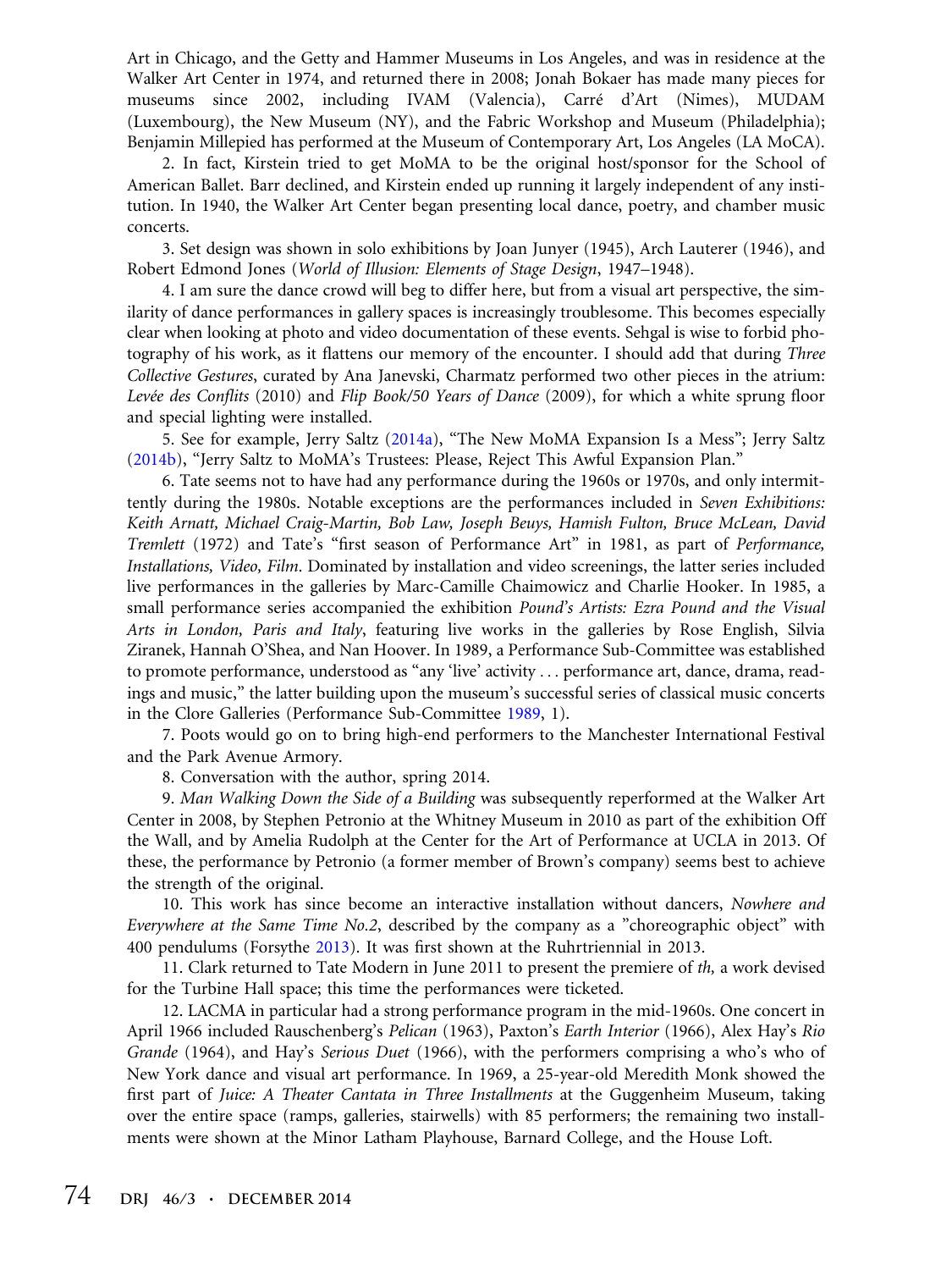13. 911 comprised two premieres—20 Permutations of 2 Sets of 3 Equal Parts in Linear Pattern and Half Time—plus 26 Variations on 8 Activities for 13 People Plus Beginning and Ending, which had recently been performed by Yvonne Rainer at the Billy Rose Theatre. The first performance, for Friends of the Whitney, was followed by a closed panel discussion with Hay, Rainer, and curators Marcia Tucker and James Monte, which was moderated by art critic Douglas Davis.

14. In 1970, Weil noted that "a growing number of artists are offering their services for future performances at the Museum" (8).

15. The work was first shown as Loops, presented at MoMA in front of Jasper Johns's painting Map, after Buckminster Fuller's Dymaxian Airocean World, in the Founders' Room on the sixth floor (December 1971).

16. Bromner (1982) maintains that this was the first program of avant-garde dance to be shown at a U.S. museum since MoMA's 1978 Summergarden concert series Post-Modern Dance. The series was cancelled when one of the dancers was seen naked during a costume change, causing the Whitney's permit for the building to be revoked by the U.S. Department of the Interior; the remainder of the program took place at the Kitchen.

17. In 1981, there were performances by Dance Elements, Allegra Dance Theatre, Cyndi Lee, and Geri Atwood at Champion, while at Philip Morris, there was Mel Wong Dance Company (1984), Wendy Perron Dance Company (1987), Alice Farley and Company (1988), Ishmael Houston-Jones (1988), and Merce Cunningham (1995).

18. Jack Anderson's (1984) review of Childs's program in The New York Times complained about bad sightlines in the gallery: "Rows of cushions and folding chairs surrounded a little platform on three sides. The floor was flat, no seats were raised and sightlines were virtually nonexistent. The Whitney may be a good space for concerts. But it does not appear to be any space at all for dancing."

19. 4 Evenings in 4 Days also included a mini festival within a festival by Jean Dupuy.

20. In short: viewers have to collect pre-paid tickets at least an hour before the performance, and to stand in line for the rest of this hour before being allowed up in the elevator to the fourth floor. Once the doors open, it's like The Hunger Games as everyone sprints and scrambles for a good seat.

21. The restrictions of being a museum dedicated only to American art become apparent here, as seen in the recent exhibition Rituals of Rented Island: Object Theater, Loft Performance, and the New Psychodrama—Manhattan, 1970–1980 (2013).

22. Tania Bruguera, in conversation with the author, April 2014.

23. The ability to reach wider audiences has also been one reason for documentary filmmakers turning to visual art since the 1990s. See Farocki (2008).

24. "Retrospective" by Xavier Le Roy was held at the Tapiès Foundation in Barcelona in 2012, and has since toured the Deichtorhallen, Hamburg; Musée de la Danse, Rennes; Museu de Arte de Rio, Rio de Janeiro; Centre Pompidou, Paris; and MoMA PS1, New York.

25. Recent examples include Dance with Camera (ICA Philadelphia, 2009), Move: Choreographing You (Hayward Gallery, 2010), Dance/Draw (ICA Boston, 2011), or Danser sa vie (Centre Pompidou, 2011–2012).

#### Works Cited

Anderson, Jack. 1984. The New York Times. March 10.

Breatore, Matthew. 2009. "The History of Performance at MoMA 1929–1979 (Incomplete)." Internal document, MoMA.

Bromner, 1982. "A Dance Series Fosters Debate." The New York Times. July 11.

Crimp, Douglas. 2008. "Dancers, Artworks, and People in the Gallery." Artforum XLVII(2): 346–356.

Diller, Liz. 2014. "A Conversation on the Museum of Modern Art's Plan for Expansion." Architectural League of New York. January 28. <http://www.moma.org/about/building> (accessed July 3, 2014).